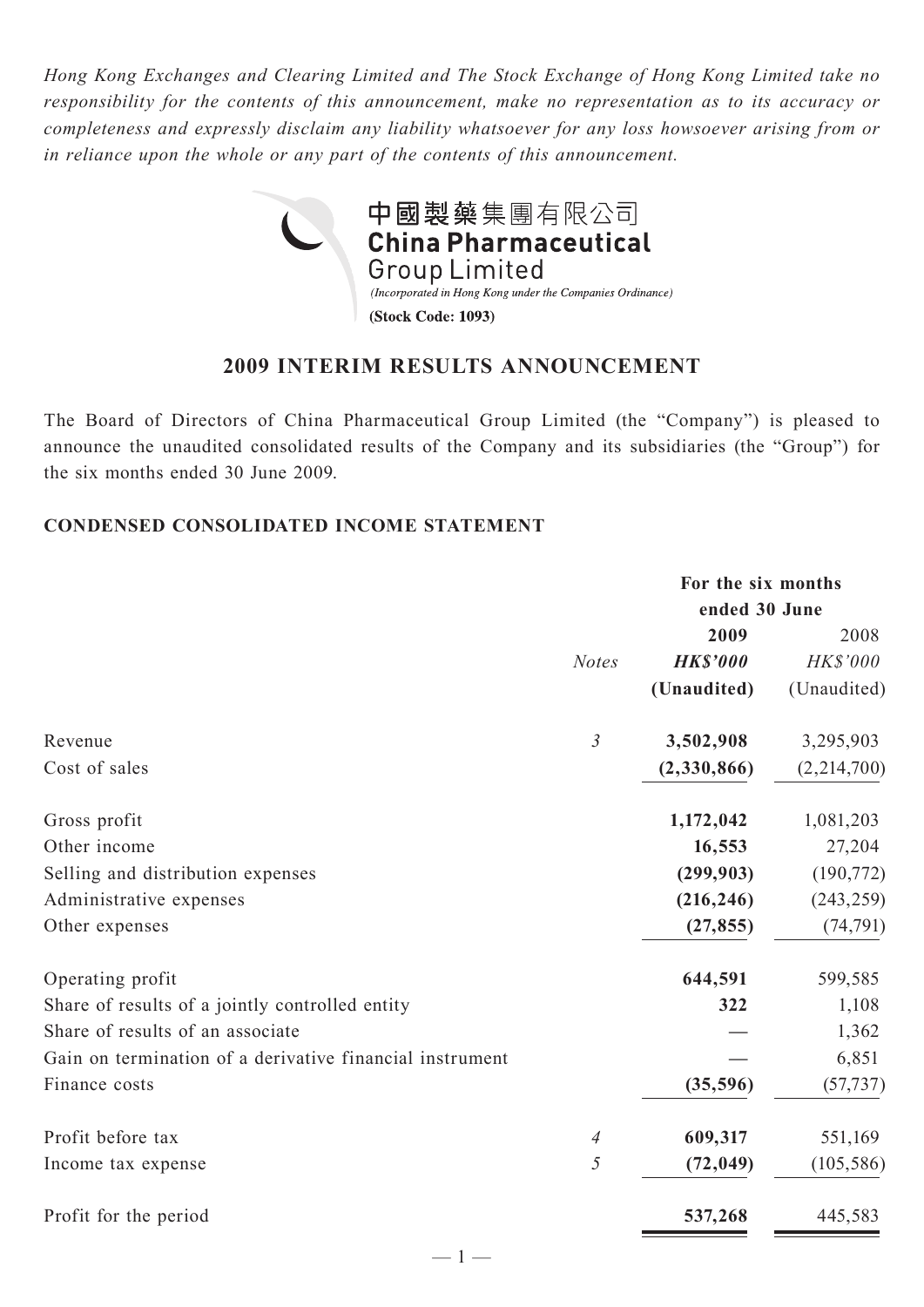|              | For the six months |                 |  |  |
|--------------|--------------------|-----------------|--|--|
|              | ended 30 June      |                 |  |  |
|              | 2009               | 2008            |  |  |
| <b>Notes</b> | <b>HK\$'000</b>    | <b>HK\$'000</b> |  |  |
|              | (Unaudited)        | (Unaudited)     |  |  |

| Profit for the period attributable to: |                 |          |
|----------------------------------------|-----------------|----------|
| Owners of the Company                  | 532,710         | 443,952  |
| Minority interests                     | 4,558           | 1,631    |
|                                        | 537,268         | 445,583  |
|                                        | <b>HK</b> cents | HK cents |
| Earnings per share — Basic             | 34.71           | 28.86    |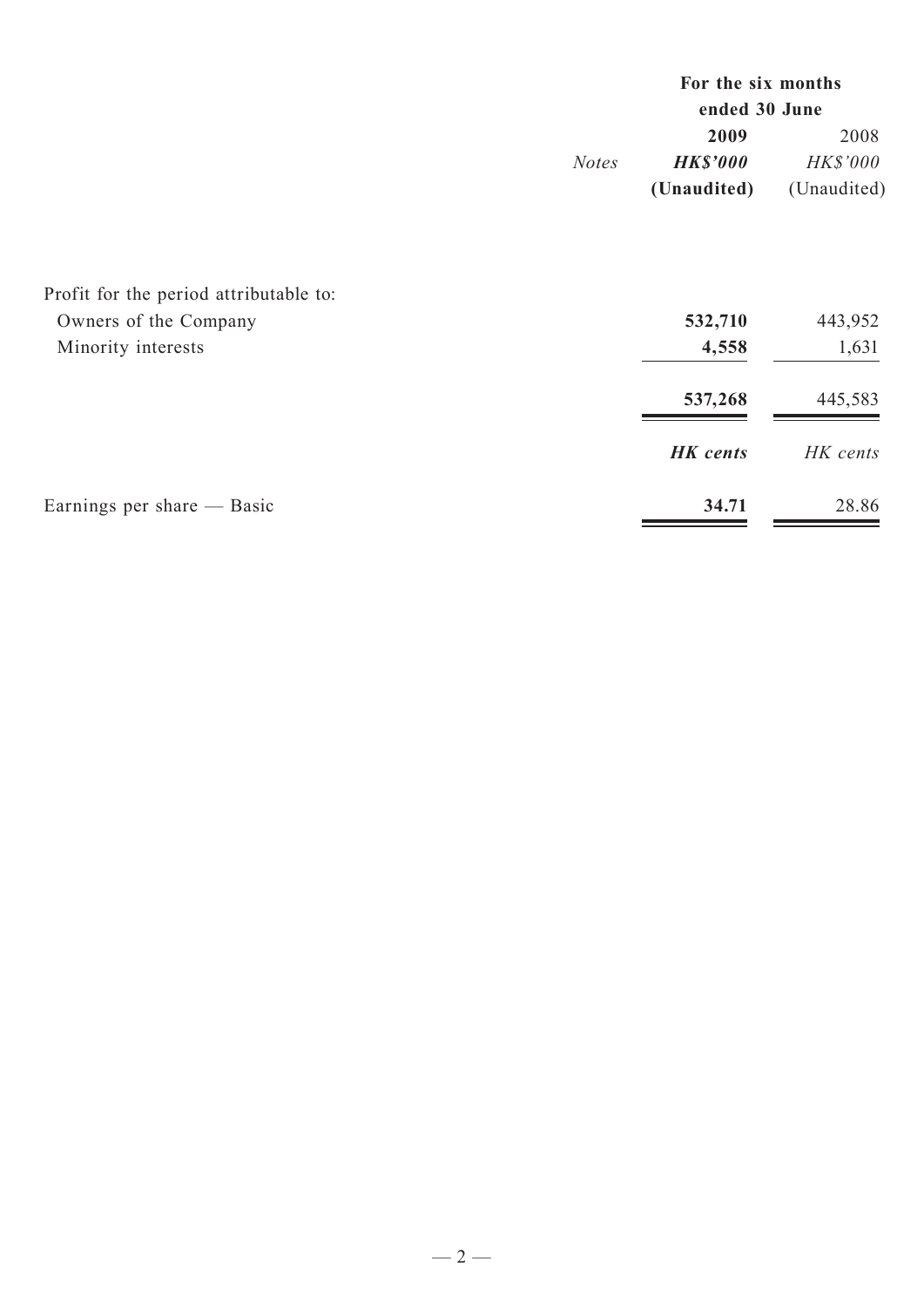# **CONDENSED CONSOLIDATED STATEMENT OF FINANCIAL POSITION**

|                                                |              | As at           | As at       |
|------------------------------------------------|--------------|-----------------|-------------|
|                                                |              | 30 June         | 31 December |
|                                                |              | 2009            | 2008        |
|                                                | <b>Notes</b> | <b>HK\$'000</b> | HK\$'000    |
|                                                |              | (Unaudited)     | (Audited)   |
| <b>Non-current assets</b>                      |              |                 |             |
| Property, plant and equipment                  |              | 3,633,929       | 3,781,309   |
| Prepaid lease payments                         |              | 184,387         | 198,524     |
| Intangible assets                              |              | 71,192          | 89,333      |
| Goodwill                                       |              | 110,914         | 106,753     |
| Interest in a jointly controlled entity        |              | 23,263          | 22,941      |
| Available-for-sale investment                  |              | 12,889          | 5,307       |
| Pledged bank deposits                          |              | 584             | 2,048       |
| Deposit paid for acquisition of a business     |              | 79,545          |             |
|                                                |              | 4,116,703       | 4,206,215   |
| <b>Current assets</b>                          |              |                 |             |
| Inventories                                    |              | 1,101,961       | 1,324,711   |
| Trade and other receivables                    | $\delta$     | 1,100,604       | 908,094     |
| <b>Bills</b> receivables                       | 8            | 444,917         | 297,382     |
| Prepaid lease payments                         |              | 5,262           | 6,149       |
| Tax recoverable                                |              | 7,080           | 3,246       |
| Trade receivables due from a connected company |              | 36,792          | 23,063      |
| Amount due from a jointly controlled entity    |              | 12,201          | 13,484      |
| Pledged bank deposits                          |              | 37,034          |             |
| Bank balances and cash                         |              | 1,578,490       | 1,121,062   |
|                                                |              | 4,324,341       | 3,697,191   |
| Assets classified as held for sale             | 9            | 215,680         |             |
|                                                |              | 4,540,021       | 3,697,191   |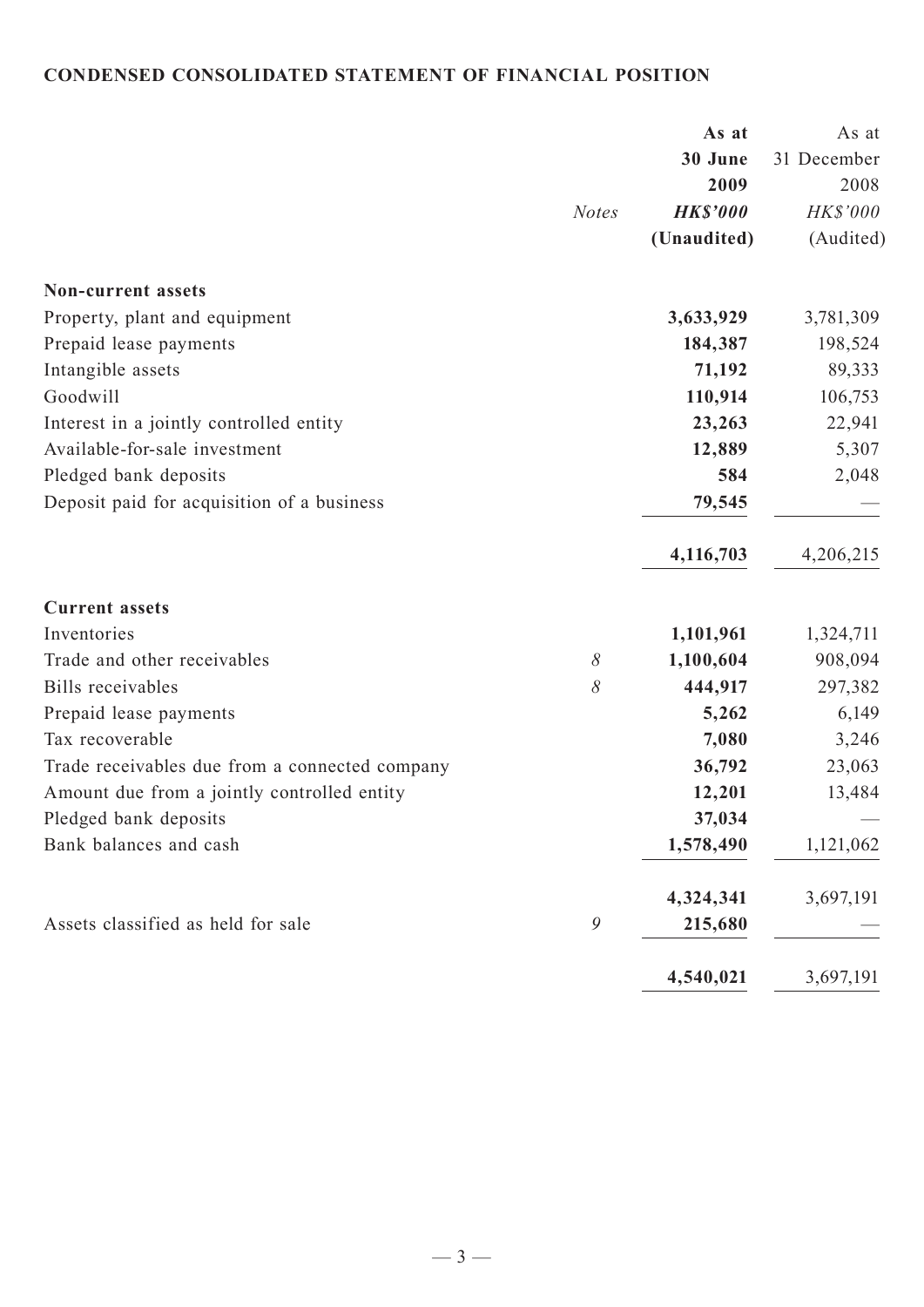|                                                                |              | As at           | As at       |
|----------------------------------------------------------------|--------------|-----------------|-------------|
|                                                                |              | 30 June         | 31 December |
|                                                                |              | 2009            | 2008        |
|                                                                | <b>Notes</b> | <b>HK\$'000</b> | HK\$'000    |
|                                                                |              | (Unaudited)     | (Audited)   |
| <b>Current liabilities</b>                                     |              |                 |             |
| Trade and other payables                                       | 10           | 1,369,259       | 1,403,365   |
| Bills payables                                                 | 10           | 451,136         | 253,409     |
| Trade payables due to a related company                        |              | 3,967           | 17,711      |
| Amount due to immediate holding company                        |              | 156,696         |             |
| Amounts due to related companies                               |              | 17,315          | 14,375      |
| Tax liabilities                                                |              | 87,461          | 120,216     |
| Unsecured bank loans                                           |              | 922,209         | 568,636     |
| Loans from a related company                                   |              |                 | 8,382       |
|                                                                |              | 3,008,043       | 2,386,094   |
| Liabilities associated with assets classified as held for sale | 9            | 27,851          |             |
|                                                                |              | 3,035,894       | 2,386,094   |
| Net current assets                                             |              | 1,504,127       | 1,311,097   |
| Total assets less current liabilities                          |              | 5,620,830       | 5,517,312   |
| <b>Non-current liabilities</b>                                 |              |                 |             |
| Unsecured bank loans                                           |              | 781,964         | 804,991     |
| Loan from a related company                                    |              |                 | 113,636     |
| Deferred tax liabilities                                       |              | 23,880          | 15,490      |
|                                                                |              | 805,844         | 934,117     |
| Net assets                                                     |              | 4,814,986       | 4,583,195   |
| <b>Capital and reserves</b>                                    |              |                 |             |
| Share capital                                                  |              | 153,496         | 153,496     |
| Reserves                                                       |              | 4,577,182       | 4,343,882   |
| Equity attributable to owners of the Company                   |              | 4,730,678       | 4,497,378   |
| Minority interests                                             |              | 84,308          | 85,817      |
| Total equity                                                   |              | 4,814,986       | 4,583,195   |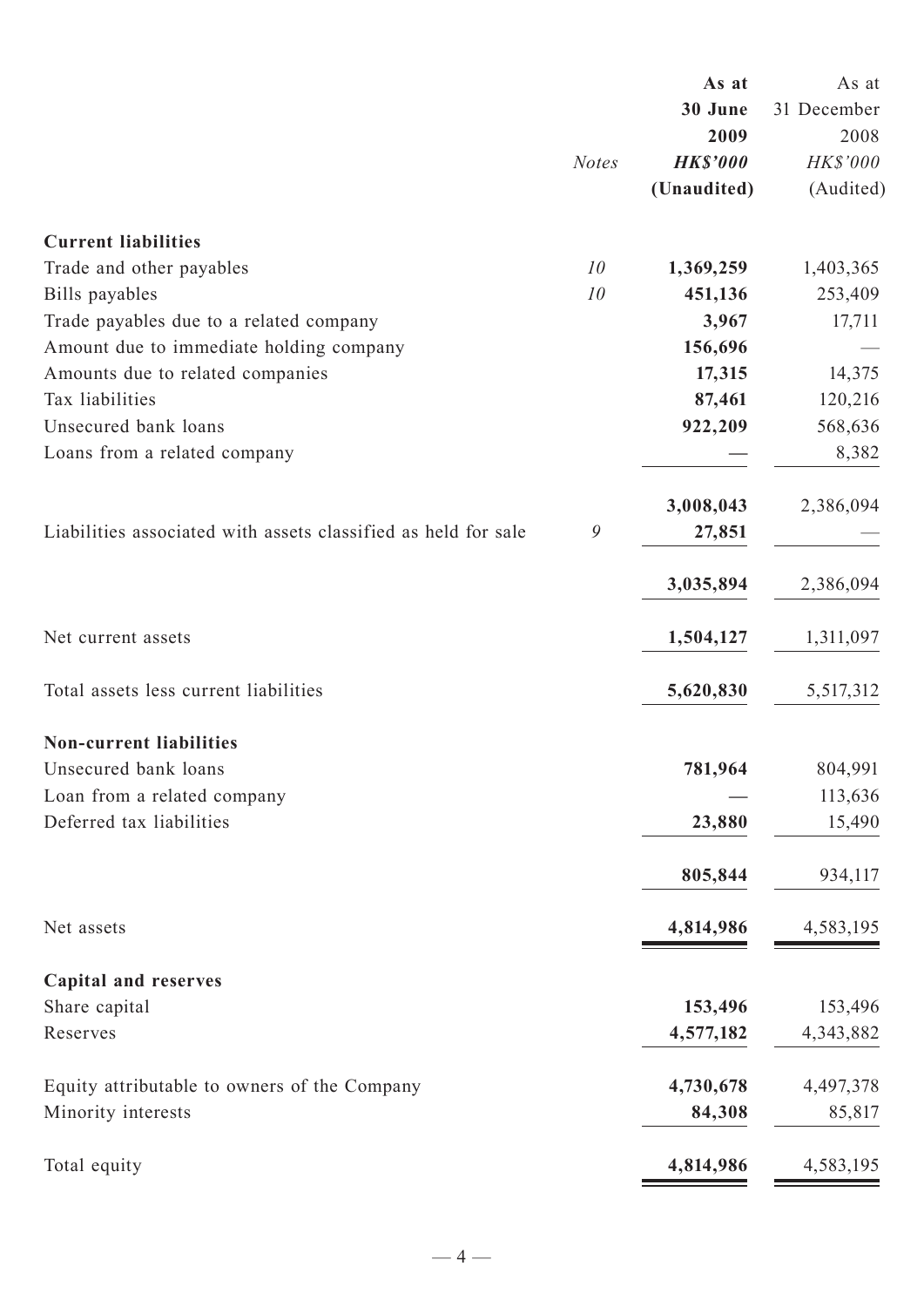*Notes:*

#### **1. Basis of preparation**

The condensed consolidated financial statements have been prepared in accordance with the applicable disclosure requirements of Appendix 16 to the Rules Governing the Listing of Securities on The Stock Exchange of Hong Kong Limited (the "Listing Rules") and with Hong Kong Accounting Standard 34 "Interim Financial Reporting" issued by the Hong Kong Institute of Certified Public Accountants (the "HKICPA").

#### **2. Principal accounting policies**

The condensed consolidated financial statements have been prepared on the historical cost basis except for certain financial instruments, which are measured at fair values.

The accounting policies used in the condensed consolidated financial statements are consistent with those followed in the preparation of the annual financial statements of the Group for the year ended 31 December 2008.

In the current interim period, the Group has applied, for the first time, a number of new and revised standards, amendments and interpretations ("new and revised HKFRSs") issued by the HKICPA, which are effective for the Group's financial year beginning on 1 January 2009.

HKAS 1 (Revised 2007) "Presentation of Financial Statements" has introduced a number of terminology changes, including revised titles for the condensed consolidated financial statements and has resulted in a number of changes in presentation and disclosure.

HKFRS 8 "Operating Segments" is a disclosure standard that requires the identification of operating segments to be performed on the same basis as financial information that is reported internally for the purpose of allocating resources between segments and assessing their performance. The predecessor standard, HKAS 14 "Segment Reporting", required the identification of two sets of segments (business and geographical) using a risks and returns approach. In the past, the Group's reporting format was business segments. The application of HKFRS 8 has not resulted in a redesignation of the Group's reportable segments as compared with the reportable segments determined in accordance with HKAS 14.

The adoption of the new and revised HKFRSs has had no material effect on the reported results and financial position of the Group for the current or prior accounting periods. Accordingly, no prior period adjustment has been recognised.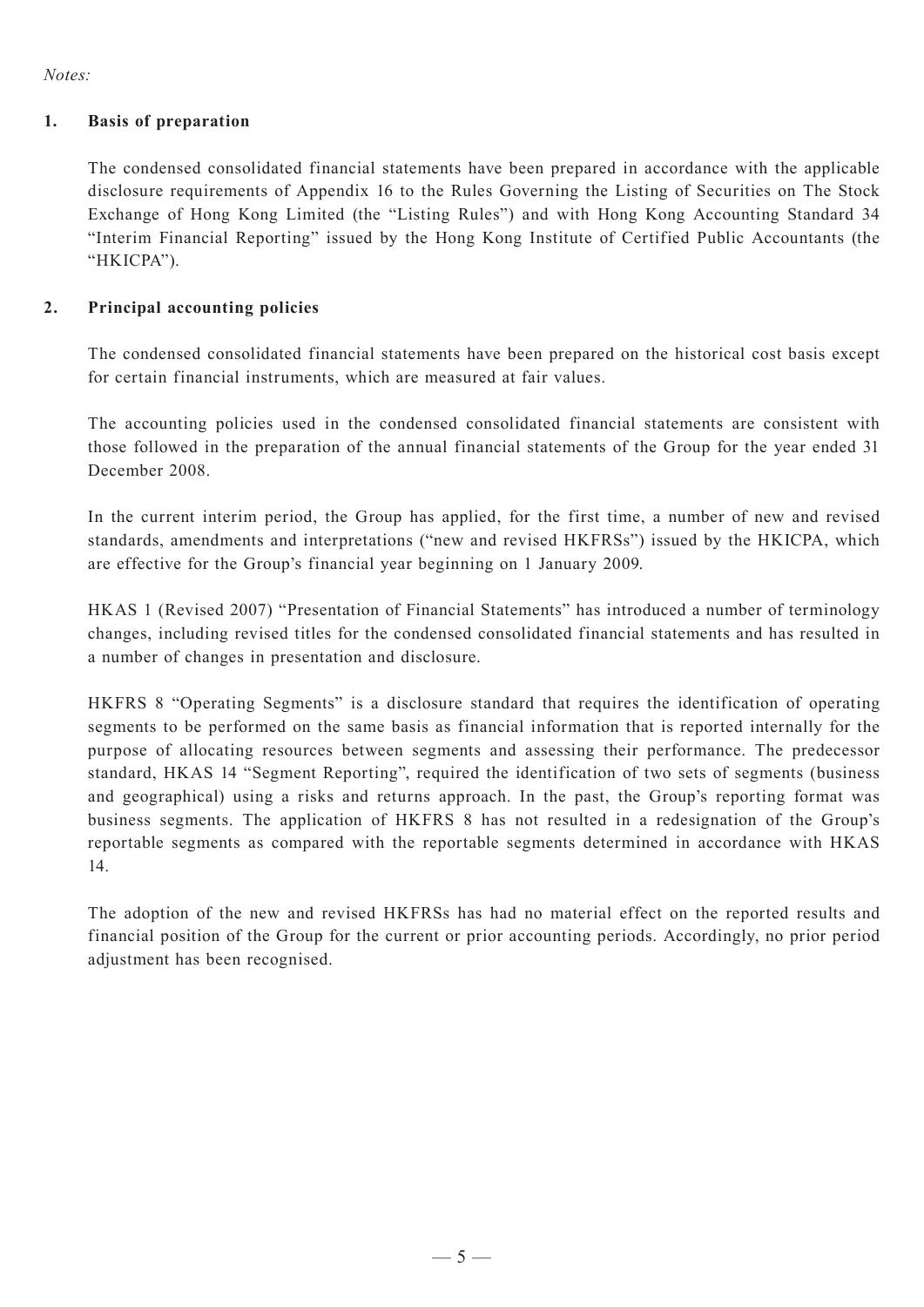## **3. Segmental information**

The following is an analysis of the Group's revenue and results by operating segment for the period under review:

## **For the six months ended 30 June 2009 (Unaudited)**

|                                                             |                 | <b>Intermediates and Bulk Drugs</b> |                 |                 |                 |                 |                 |
|-------------------------------------------------------------|-----------------|-------------------------------------|-----------------|-----------------|-----------------|-----------------|-----------------|
|                                                             | Vitamin C       | Penicillin                          | Cephalosporin   | Finished        |                 |                 |                 |
|                                                             | series          | series                              | series          | <b>Drugs</b>    | Others          | Eliminations    | Consolidated    |
|                                                             | <b>HK\$'000</b> | <b>HK\$'000</b>                     | <b>HK\$'000</b> | <b>HK\$'000</b> | <b>HK\$'000</b> | <b>HK\$'000</b> | <b>HK\$'000</b> |
| <b>REVENUE</b>                                              |                 |                                     |                 |                 |                 |                 |                 |
| External sales                                              | 1,230,307       | 801,180                             | 366,338         | 1,070,149       | 34,934          |                 | 3,502,908       |
| Inter-segment sales                                         | 2,839           | 200,217                             | 149,500         |                 | 273             | (352, 829)      |                 |
| TOTAL REVENUE                                               | 1,233,146       | 1,001,397                           | 515,838         | 1,070,149       | 35,207          | (352, 829)      | 3,502,908       |
| Inter-segment sales are charged at prevailing market rates. |                 |                                     |                 |                 |                 |                 |                 |
| SEGMENT PROFIT (LOSS)                                       | 668,035         | (27,708)                            | 8,780           | 62,485          | 1,455           |                 | 713,047         |
| Unallocated income                                          |                 |                                     |                 |                 |                 |                 | 4,359           |
| Unallocated central costs                                   |                 |                                     |                 |                 |                 |                 | (72, 815)       |
| Operating profit<br>Share of results of a jointly           |                 |                                     |                 |                 |                 |                 | 644,591         |
| controlled entity                                           |                 |                                     |                 |                 |                 |                 | 322             |
| Finance costs                                               |                 |                                     |                 |                 |                 |                 | (35,596)        |
| Profit before tax                                           |                 |                                     |                 |                 |                 |                 | 609,317         |
| Income tax expense                                          |                 |                                     |                 |                 |                 |                 | (72, 049)       |
| Profit for the period                                       |                 |                                     |                 |                 |                 |                 | 537,268         |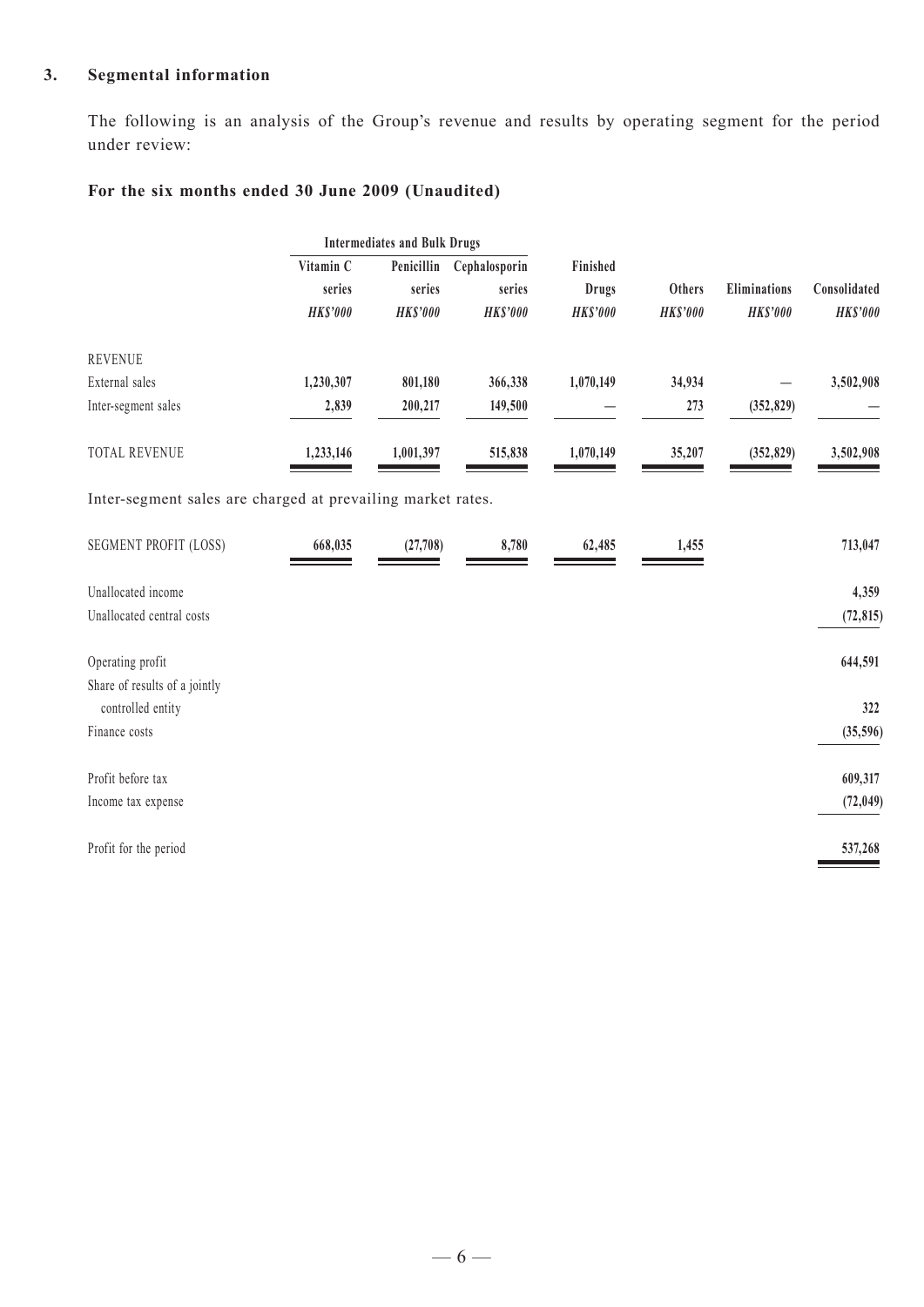#### **For the six months ended 30 June 2008 (Unaudited)**

|                                                             |           | Intermediates and Bulk Drugs |                          |          |            |              |              |
|-------------------------------------------------------------|-----------|------------------------------|--------------------------|----------|------------|--------------|--------------|
|                                                             | Vitamin C |                              | Penicillin Cephalosporin | Finished |            |              |              |
|                                                             | series    | series                       | series                   | Drugs    | Others     | Eliminations | Consolidated |
|                                                             | HK\$'000  | $HK\$ '000                   | $HK\$ $000$              | HK\$'000 | $HK\$ '000 | $HK\$ '000   | $HK\$ '000   |
| <b>REVENUE</b>                                              |           |                              |                          |          |            |              |              |
| External sales                                              | 892,728   | 1,068,635                    | 342,079                  | 959,380  | 33,081     |              | 3,295,903    |
| Inter-segment sales                                         | 777       | 292,835                      | 89,175                   |          | 914        | (383, 701)   |              |
| TOTAL REVENUE                                               | 893,505   | 1,361,470                    | 431,254                  | 959,380  | 33,995     | (383,701)    | 3,295,903    |
| Inter-segment sales are charged at prevailing market rates. |           |                              |                          |          |            |              |              |
| <b>SEGMENT PROFIT (LOSS)</b>                                | 365,894   | 177,144                      | (2,635)                  | 69,706   | 1,950      |              | 612,059      |
| Unallocated income                                          |           |                              |                          |          |            |              | 2,310        |
| Unallocated central costs                                   |           |                              |                          |          |            |              | (14, 784)    |
| Operating profit                                            |           |                              |                          |          |            |              | 599,585      |
| Share of results of a jointly                               |           |                              |                          |          |            |              |              |
| controlled entity                                           |           |                              |                          |          |            |              | 1,108        |
| Share of results of an associate                            |           |                              |                          |          |            |              | 1,362        |
| Gain on termination of                                      |           |                              |                          |          |            |              |              |
| a derivative financial<br>instrument                        |           |                              |                          |          |            |              | 6,851        |
| Finance costs                                               |           |                              |                          |          |            |              | (57, 737)    |
| Profit before tax                                           |           |                              |                          |          |            |              | 551,169      |
| Income tax expense                                          |           |                              |                          |          |            |              | (105, 586)   |
|                                                             |           |                              |                          |          |            |              |              |
| Profit for the period                                       |           |                              |                          |          |            |              | 445,583      |

Segment profit (loss) represents the profit (loss) earned by each segment without allocation of central administration costs, central advertising costs, share of results of a jointly controlled entity and an associate and finance costs. This is the measure reported to the board of directors for the purposes of resource allocation and performance assessment.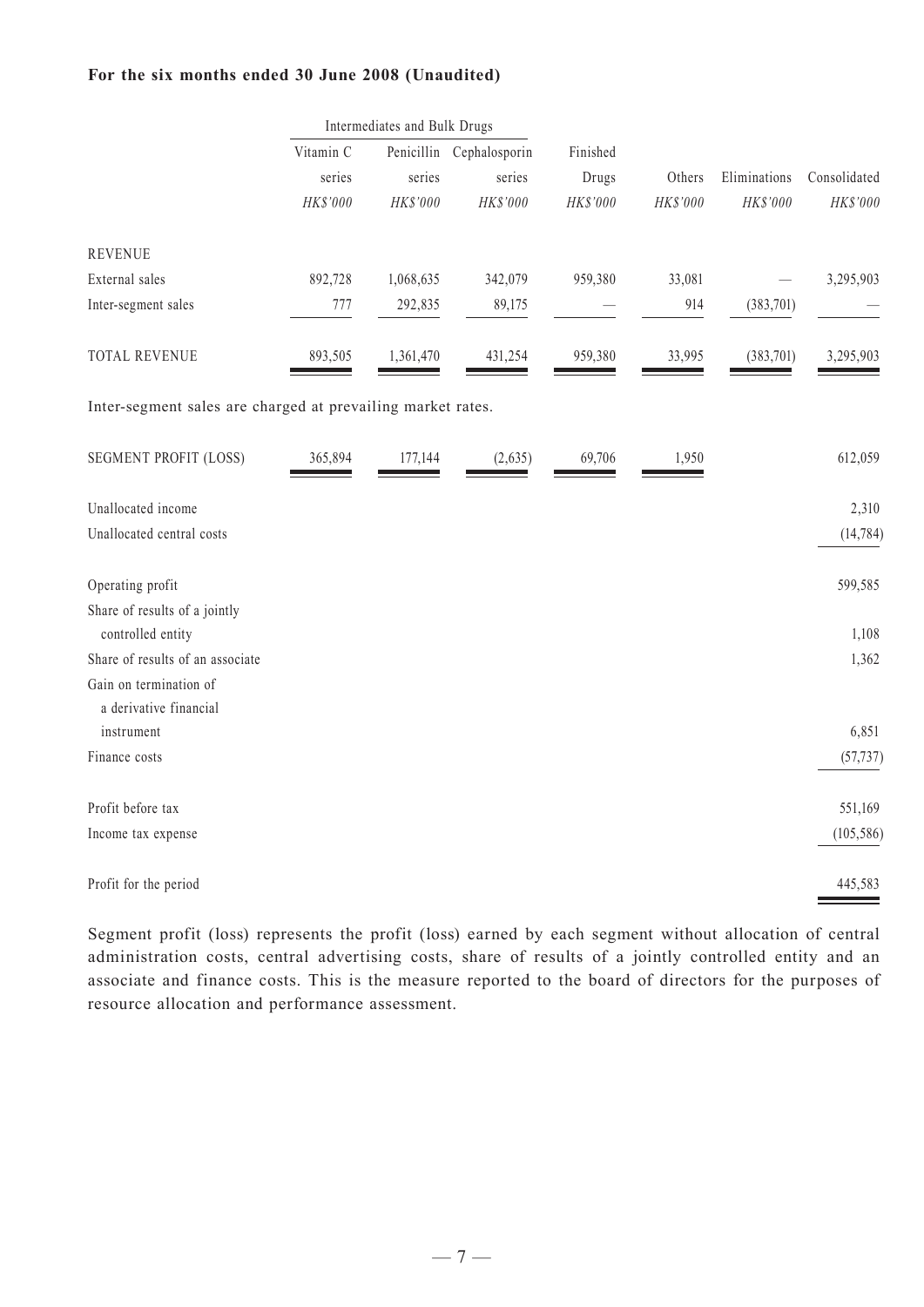The following is an analysis of the Group's revenue by geographical market based on the geographical location of customers for the period under review:

|                                            | For the six months<br>ended 30 June |             |
|--------------------------------------------|-------------------------------------|-------------|
|                                            | 2009                                | 2008        |
|                                            | <b>HK\$'000</b>                     | HK\$'000    |
|                                            | (Unaudited)                         | (Unaudited) |
| The People's Republic of China (the "PRC") | 2,162,267                           | 2,138,000   |
| Asia other than the PRC                    | 601,618                             | 614,142     |
| Europe                                     | 286,873                             | 292,684     |
| Americas                                   | 403,953                             | 205,114     |
| Others                                     | 48,197                              | 45,963      |
|                                            | 3,502,908                           | 3,295,903   |

The following is an analysis of the Group's assets by operating segment:

|                               | As at           | As at       |
|-------------------------------|-----------------|-------------|
|                               | 30 June         | 31 December |
|                               | 2009            | 2008        |
|                               | <b>HK\$'000</b> | HK\$'000    |
|                               | (Unaudited)     | (Audited)   |
| Intermediates and Bulk Drugs: |                 |             |
| Vitamin C series              | 1,482,693       | 1,386,648   |
| Penicillin series             | 2,598,996       | 2,733,880   |
| Cephalosporin series          | 1,291,826       | 1,252,745   |
| Finished Drugs                | 1,329,183       | 1,186,362   |
| Others                        | 320,772         | 187,728     |
| Total segment assets          | 7,023,470       | 6,747,363   |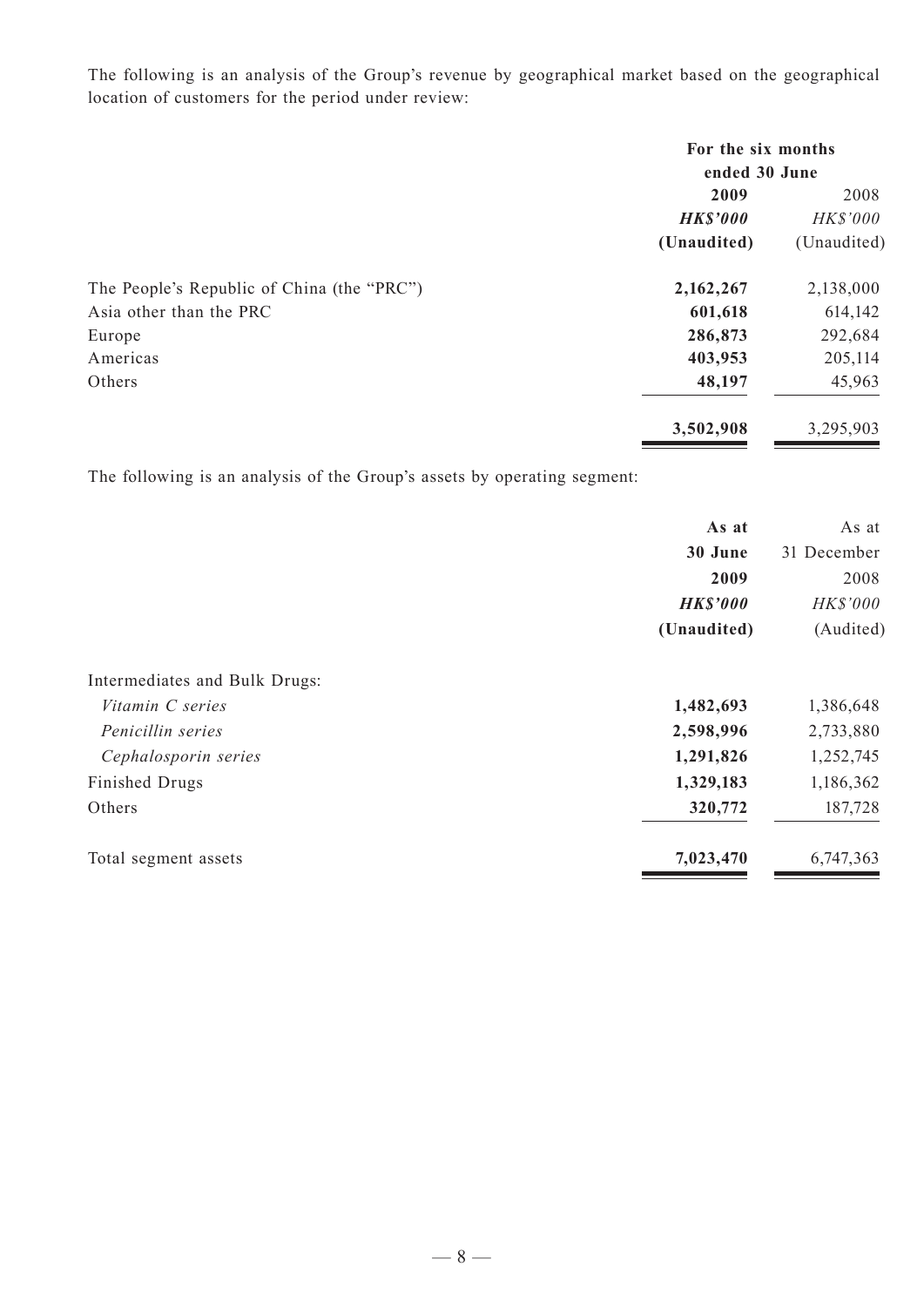|                                                                                          | For the six months<br>ended 30 June |             |  |
|------------------------------------------------------------------------------------------|-------------------------------------|-------------|--|
|                                                                                          | 2009                                | 2008        |  |
|                                                                                          | <b>HK\$'000</b>                     | HK\$'000    |  |
|                                                                                          | (Unaudited)                         | (Unaudited) |  |
| Profit before tax has been arrived at after charging (crediting) the<br>following items: |                                     |             |  |
| Amortisation of intangible assets (included in cost of sales)                            | 9,726                               | 15,656      |  |
| Amortisation of prepaid lease payments                                                   | 2,924                               | 2,479       |  |
| Contribution to retirement benefits scheme, including those of                           |                                     |             |  |
| directors                                                                                | 34,873                              | 28,537      |  |
| Depreciation of property, plant and equipment                                            | 231,391                             | 218,097     |  |
| Staff costs, including those of directors                                                | 257,991                             | 239,028     |  |
| Loss on disposal of property, plant and equipment                                        |                                     |             |  |
| (included in other expenses)                                                             | 3,589                               | 49,724      |  |
| Net foreign exchange losses                                                              | 4,001                               | 20,967      |  |
| Research and development expenses (included in other expenses)                           | 23,847                              | 18,080      |  |
| Interest income                                                                          | (4,359)                             | (2,310)     |  |

For the six months ended 30 June 2008 and 2009, cost of inventories recognised as an expense approximated cost of sales as shown in the condensed consolidated income statement.

#### **5. Income tax expense**

|                                         | For the six months |             |  |
|-----------------------------------------|--------------------|-------------|--|
|                                         | ended 30 June      |             |  |
|                                         | 2009               | 2008        |  |
|                                         | <b>HK\$'000</b>    | HK\$'000    |  |
|                                         | (Unaudited)        | (Unaudited) |  |
| The tax charge comprises:               |                    |             |  |
| PRC Enterprise Income Tax               |                    |             |  |
| — Current year                          | 107,493            | 97,143      |  |
| $-$ (Over)underprovision in prior years | (4,136)            | 1,292       |  |
| — Tax credits                           | (39,698)           |             |  |
|                                         | 63,659             | 98,435      |  |
| Deferred taxation                       | 8,390              | 7,151       |  |
|                                         | 72,049             | 105,586     |  |

No Hong Kong Profits Tax is payable by the Company nor its Hong Kong subsidiaries since they either had no assessable profits or incurred tax losses for both periods. Taxation arising in other jurisdictions is calculated at the rate prevailing in the relevant jurisdictions.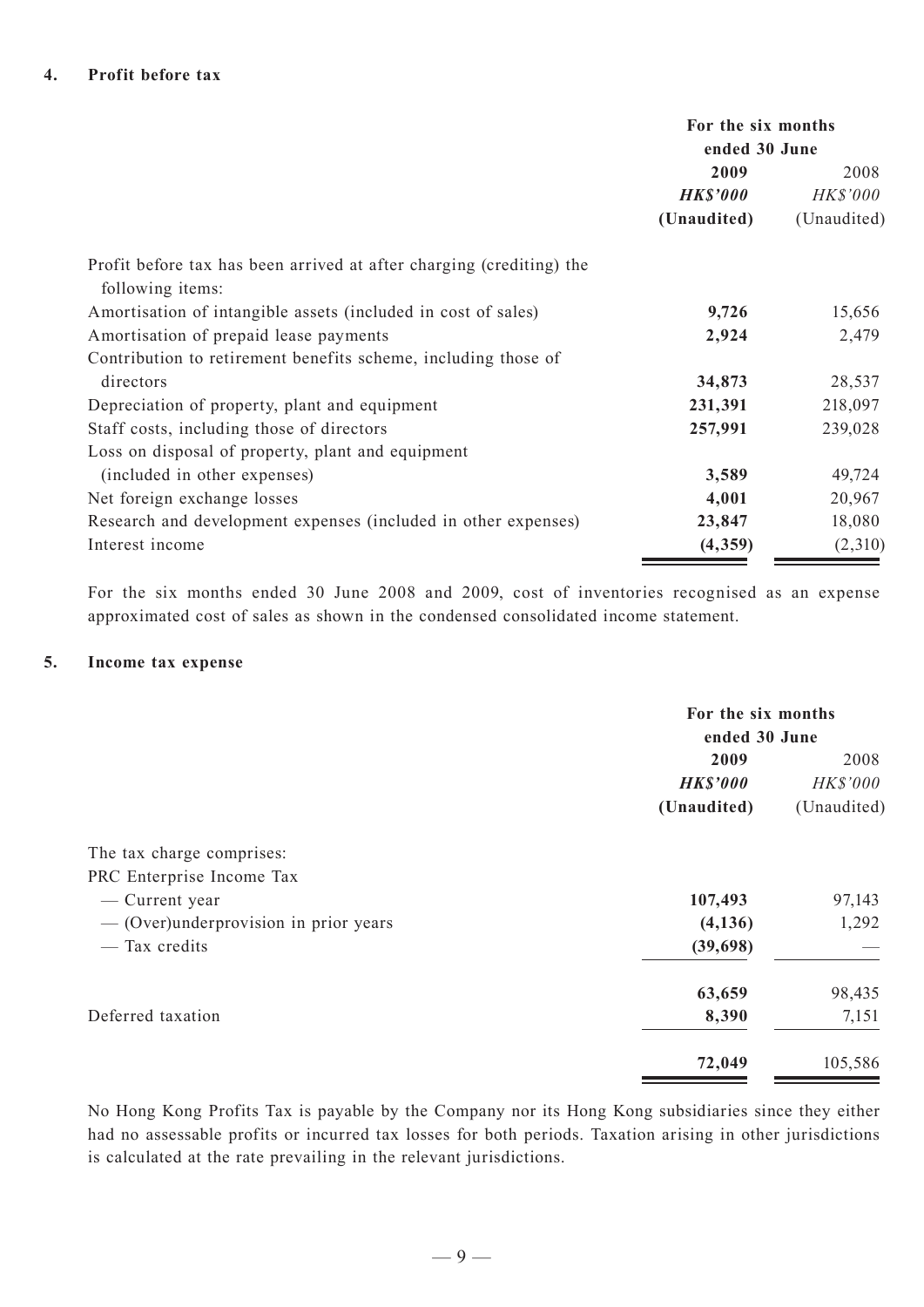Pursuant to the relevant laws and regulations in the PRC, certain subsidiaries of the Company are entitled to exemption from PRC Enterprise Income Tax starting from their first profit-making years, followed by a 50% reduction in tax rate for the next three years. In addition, pursuant to approvals granted by the relevant tax authority, certain subsidiaries of the Company were granted tax credits during the period, which were mainly derived from the following activities:

- a. Tax credit was granted on the basis that a subsidiary of the Company in the PRC has, instead of making distributions to its foreign shareholder, re-invested certain distributable reserves as capital contribution to a PRC subsidiary of the Company set up in previous years.
- b. Tax credits resulted from the purchase of plant and equipment manufactured in the PRC by certain subsidiaries of the Company in the PRC. The tax credits are calculated with reference to 40% of the cost of the qualifying plant and equipment approved by the relevant tax authority. Such credits were used to offset against current period tax charges of the relevant subsidiaries.

The tax charge for both periods represents income tax provision which has taken into account of the above-mentioned tax incentives.

On 16 March 2007, the PRC promulgated the Law of the PRC (the "New Law") by Order No. 63 of the President of the PRC. On 6 December 2007, the State Council of the PRC issued Implementation Regulations of the New Law. In accordance with the New Law and Implementation Regulations, the tax rate of certain subsidiaries was changed to 25% starting from 1 January 2008. Those subsidiaries which are under the tax exemption and relief as mentioned above will continue to be entitled to the exemption and relief from PRC Enterprise Income Tax based on the new tax rate of 25% or the concessionary tax rate in the relevant special zone in the PRC during the concessionary period ending in 2010.

Pursuant to the approvals by the relevant tax authorities, certain subsidiaries of the Company are qualified as advanced technology enterprises in Hebei Province, the PRC for a period of 3 years from 2008 to 2010. The applicable tax rate for these enterprises is 15% for the period.

As at 30 June 2009, the Group had unused tax losses of HK\$198,699,000 (31.12.2008: HK\$107,890,000) available for offset against future profits. No deferred tax asset has been recognised in respect of such losses due to the unpredictability of future profit streams. Most of the unrecognised tax losses will expire in various dates up to 2014.

Starting from 1 January 2008, the New Law requires withholding tax upon the distribution of undistributed retained profits earned by the PRC subsidiaries to the shareholders. Deferred taxation of HK\$8,390,000 (2008: HK\$7,151,000) has been provided for in the condensed consolidated financial statements in respect of the temporary differences attributable to such profits.

There was no other significant unprovided deferred tax for the period or at the end of the reporting period.

#### **6. Dividends**

The directors do not declare payment of an interim dividend for the six months ended 30 June 2009 (2008: Nil).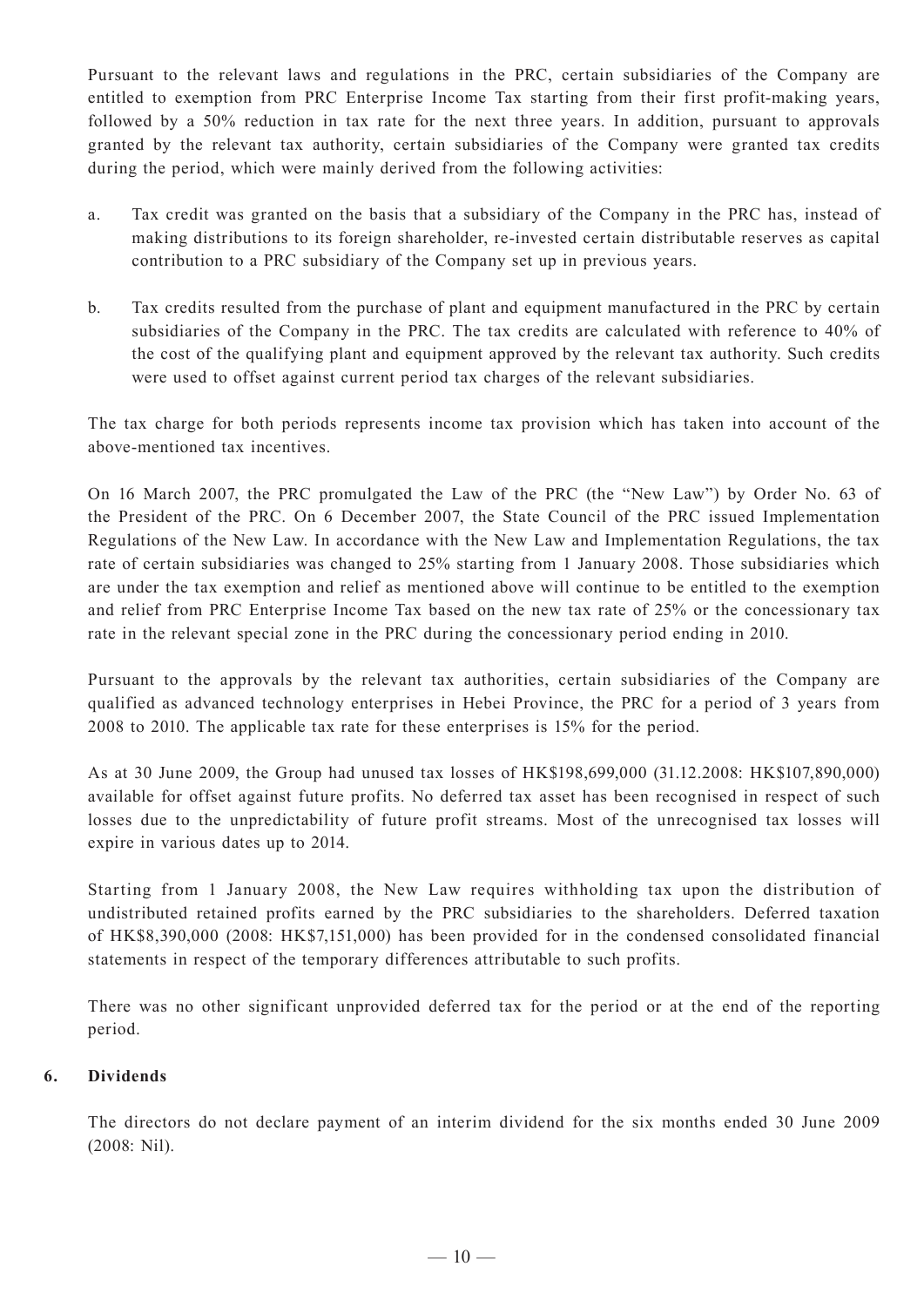During the period, a final dividend for the year ended 31 December 2008 of HK20 cents (2008: HK5 cents) per share was paid to shareholders.

#### **7. Earnings per share**

The calculation of the basic earnings per share for the six months ended 30 June 2009 is based on the unaudited profit for the period attributable to owners of the Company of HK\$532,710,000 (2008: HK\$443,952,000) and the 1,534,960,661 (2008: 1,538,124,661) shares in issue during the period.

No diluted earnings per share has been presented for the six months ended 30 June 2008 and 2009 as there were no potential ordinary shares in issue during both periods.

#### **8. Trade and other receivables/Bills receivables**

|                                        | As at<br>30 June<br>2009       | As at<br>31 December<br>2008 |
|----------------------------------------|--------------------------------|------------------------------|
|                                        | <b>HK\$'000</b><br>(Unaudited) | HK\$'000<br>(Audited)        |
| Trade receivables<br>Bills receivables | 901,500<br>444,917             | 710,355<br>297,382           |
| Other receivables                      | 1,346,417<br>228,038           | 1,007,737<br>197,739         |
|                                        | 1,574,455                      | 1,205,476                    |

The Group allows a general credit period up to 90 days to its trade customers. Trade and other receivables of HK\$28,934,000 (31.12.2008: Nil) have been classified as part of a disposal group held for sale.

The following is an analysis of trade and bills receivables by age, presented based on invoice date. The analysis below includes those classified as part of a disposal group held for sale, net of allowance of doubtful debts.

|                 | As at           | As at       |
|-----------------|-----------------|-------------|
|                 | 30 June         | 31 December |
|                 | 2009            | 2008        |
|                 | <b>HK\$'000</b> | HK\$'000    |
|                 | (Unaudited)     | (Audited)   |
| 0 to 90 days    | 1,259,611       | 963,307     |
| 91 to 180 days  | 81,658          | 41,837      |
| 181 to 365 days | 5,148           | 2,593       |
|                 | 1,346,417       | 1,007,737   |
|                 |                 |             |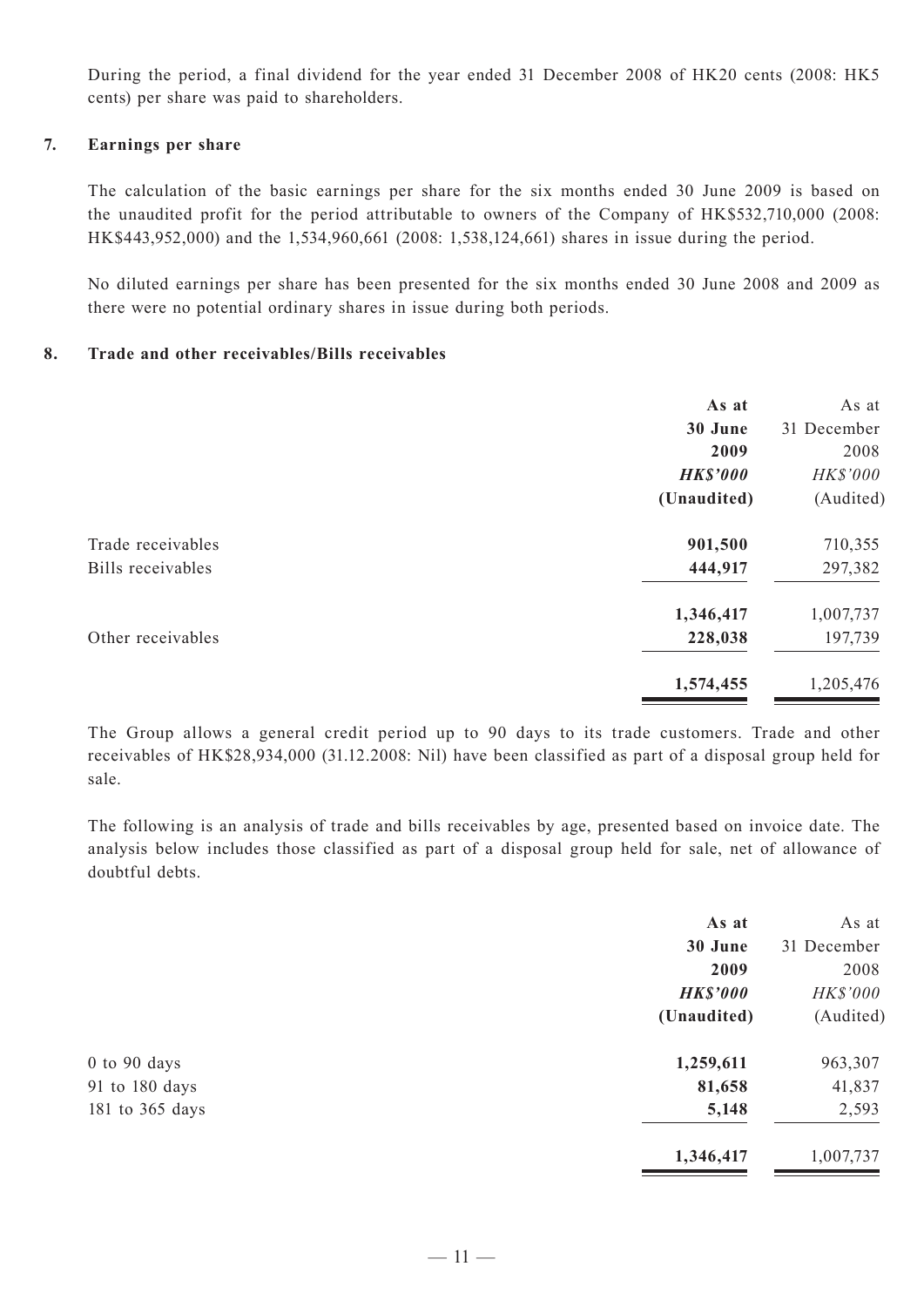#### **9. Disposal group classified as held for sale**

On 22 May 2009, the Company entered into an asset swap agreement (the "Asset Swap Agreement") with China Charmaine Pharmaceutical Company Limited ("China Charmaine"). Pursuant to the Asset Swap Agreement, the Company agreed to transfer its 100% equity interest in its subsidiary, Shijiazhuang Pharma Group NBP Pharmaceutical Co., Ltd. ("NBP"), to China Charmaine and China Charmaine agreed to transfer its 100% equity interest in Hebei Hong Yuan Chemical Co. Ltd. ("Hong Yuan") to the Company at a consideration of HK\$125,000,000. NBP is principally engaged in the manufacture and sale of pharmaceutical products, mainly butylphthalide soft capsule, a medicine for treating ischemic stroke. Hong Yuan is principally engaged in the manufacture and sale of chemical products which are raw materials for the Group's production. Further details are set out in an announcement of the Company dated 22 May 2009.

The group of assets and liabilities of NBP constituted a disposal group which is classified as held for sale and are separately presented in the condensed consolidated statement of financial position as at 30 June 2009. NBP ceased to be a subsidiary of the Group upon the completion of the asset swap in July 2009.

The proceeds of disposal are expected to exceed the net carrying amount of the relevant assets and liabilities and, accordingly, no impairment loss has been recognized on NBP.

Major classes of assets and liabilities of NBP as at 30 June 2009 are as follows:

|                                                                | As at<br>30 June 2009<br><b>HK\$'000</b><br>(Unaudited) |
|----------------------------------------------------------------|---------------------------------------------------------|
| Property, plant and equipment                                  | 141,704                                                 |
| Prepaid lease payments (non-current)                           | 11,736                                                  |
| Intangible Assets                                              | 9,801                                                   |
| Pledged bank deposits (non-current)                            | 307                                                     |
| Inventories                                                    | 8,846                                                   |
| Trade and other receivables                                    | 28,934                                                  |
| Prepaid lease payments (current)                               | 364                                                     |
| Bank balances and cash                                         | 13,988                                                  |
| Assets classified as held for sale                             | 215,680                                                 |
| Trade and other payables                                       | 18,456                                                  |
| Amounts due to related companies                               | 1,013                                                   |
| Loans from a related company                                   | 8,382                                                   |
| Liabilities associated with assets classified as held for sale | 27,851                                                  |
| Amounts due to fellow subsidiaries eliminated on consolidation | 74,952                                                  |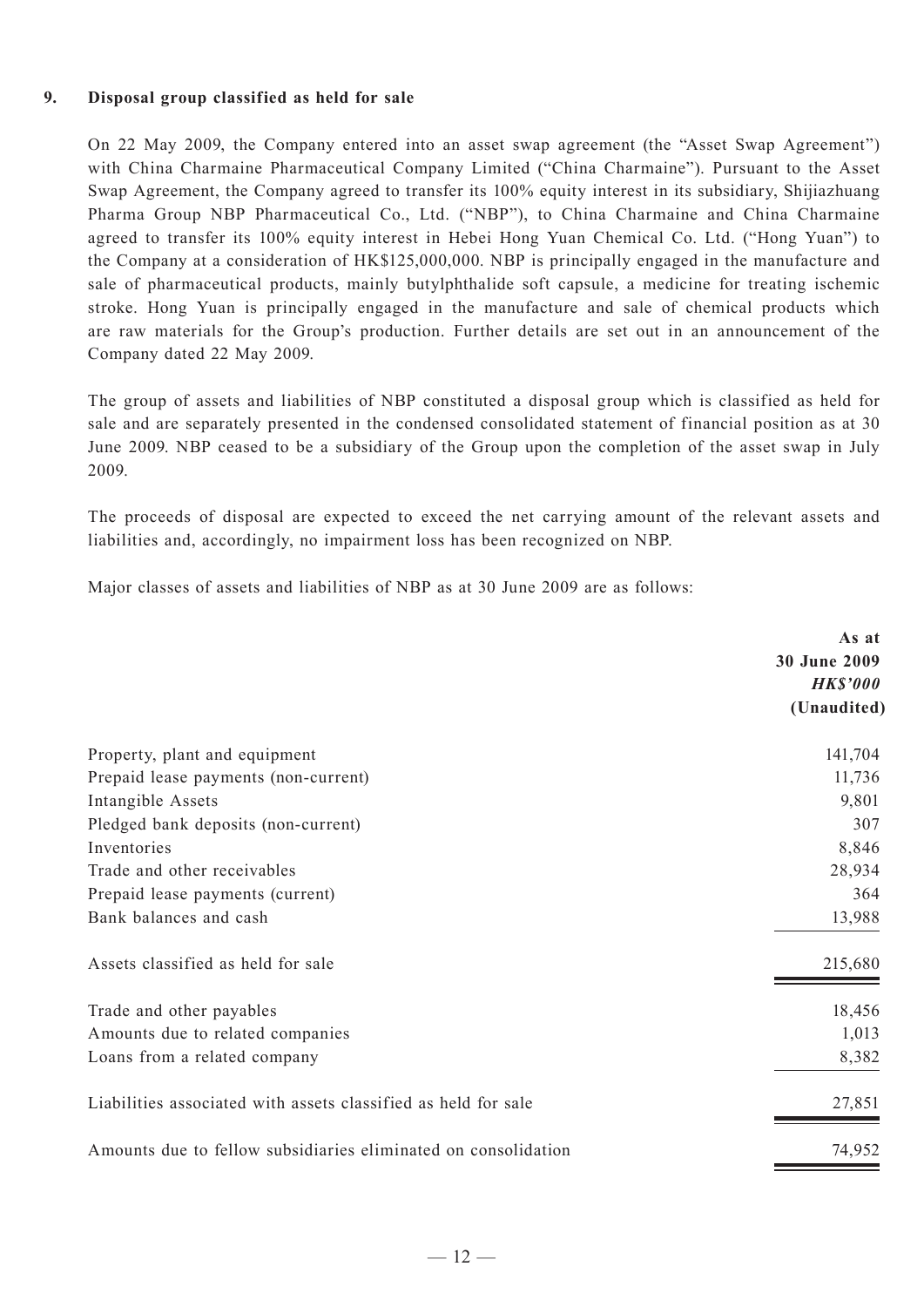#### **10. Trade and other payables/Bills payables**

| As at           | As at       |
|-----------------|-------------|
| 30 June         | 31 December |
| 2009            | 2008        |
| <b>HK\$'000</b> | HK\$'000    |
| (Unaudited)     | (Audited)   |
| 628,412         | 638,593     |
| 451,136         | 253,409     |
| 1,079,548       | 892,002     |
| 759,303         | 764,772     |
| 1,838,851       | 1,656,774   |
|                 |             |

The following is an analysis of trade and bills payables by age, presented based on the invoice date. The analysis below includes those classified as part of a disposal group classified as held for sale.

|                    | As at           | As at       |
|--------------------|-----------------|-------------|
|                    | 30 June         | 31 December |
|                    | 2009            | 2008        |
|                    | <b>HK\$'000</b> | HK\$'000    |
|                    | (Unaudited)     | (Audited)   |
| $0$ to $90$ days   | 943,973         | 745,560     |
| 91 to 180 days     | 64,779          | 46,094      |
| 181 to 365 days    | 24,706          | 37,208      |
| More than 365 days | 46,090          | 63,140      |
|                    | 1,079,548       | 892,002     |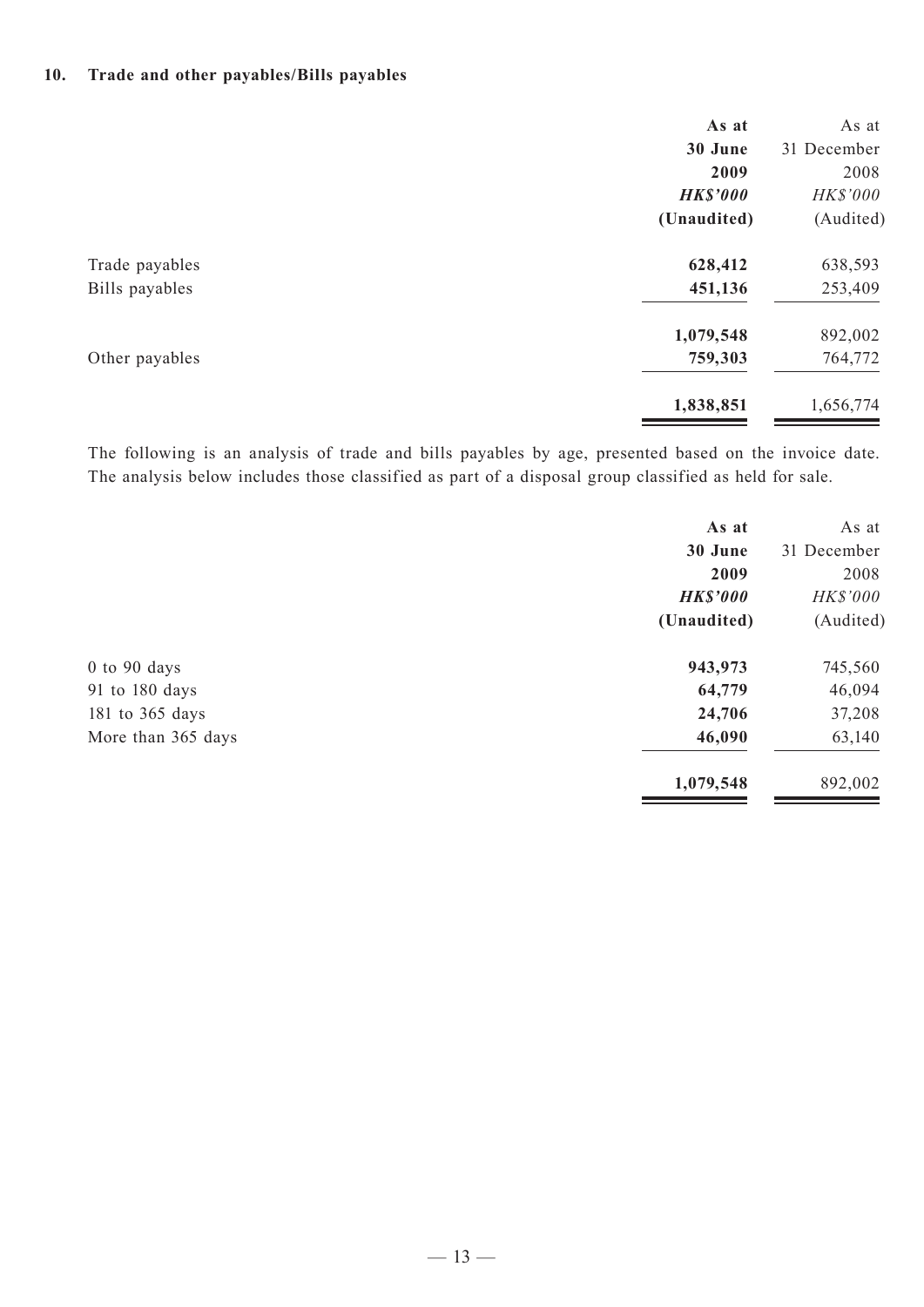### **BUSINESS REVIEW AND OUTLOOK**

#### **Results**

The Group again reported encouraging results for the first half of 2009. Revenue and profit attributable to shareholders reached approximately HK\$3,503 million and HK\$533 million, representing increases of 6.3% and 20.0% respectively as compared with the same period last year.

#### **Vitamin C Series**

The performance of vitamin C business remained strong in the first half of 2009 with the average selling price of vitamin C increasing to US\$10.66 per kg as compared with US\$7.62 per kg of the same period last year. Revenue for the first half of the year amounted to HK\$1,230 million, representing an increase of 37.8% over the same period last year. Gross profit margin also increased from 55.8% in the same period last year to 63.5% in the current period. At present, supply and demand remains stable while product prices continue to stay at high level.

#### **Penicillin Series**

The selling prices of penicillin products have declined sharply since the second half of last year due to excessive production capacity. During the current period, product prices remained at low level. For the first half of the year, this business reported a revenue of HK\$801 million, representing a decrease of 25.0% over the same period last year. Gross profit margin decreased from 26.7% in the same period last year to 4.8% in the current period. Despite intense market competition, the sales volume of this product series managed to increase in the current period, maintaining the leading market position of the Group. Owing to excessive production capacity, product prices are expected to remain under pressure.

#### **Cephalosporin Series**

During the current period, market conditions remained stable. However, product prices remained at low level due to excessive production capacity. With the introduction of new product "cefuroxime" acid" and reduction in production costs, the performance of this business was able to improve during the current period. Revenue for the first half of the year amounted to HK\$366 million, representing an increase of 7.1% over the same period last year. Gross profit margin also increased from 9.6% in the same period last year to 11.5% in the current period. Product prices are expected to remain under pressure but the Group will continue to develop new products in order to enhance the performance of this business.

#### **Finished Drugs**

During the current period, the finished drugs business maintained its growth momentum with revenue increasing by 11.5% to HK\$1,070 million as compared with the same period last year. Gross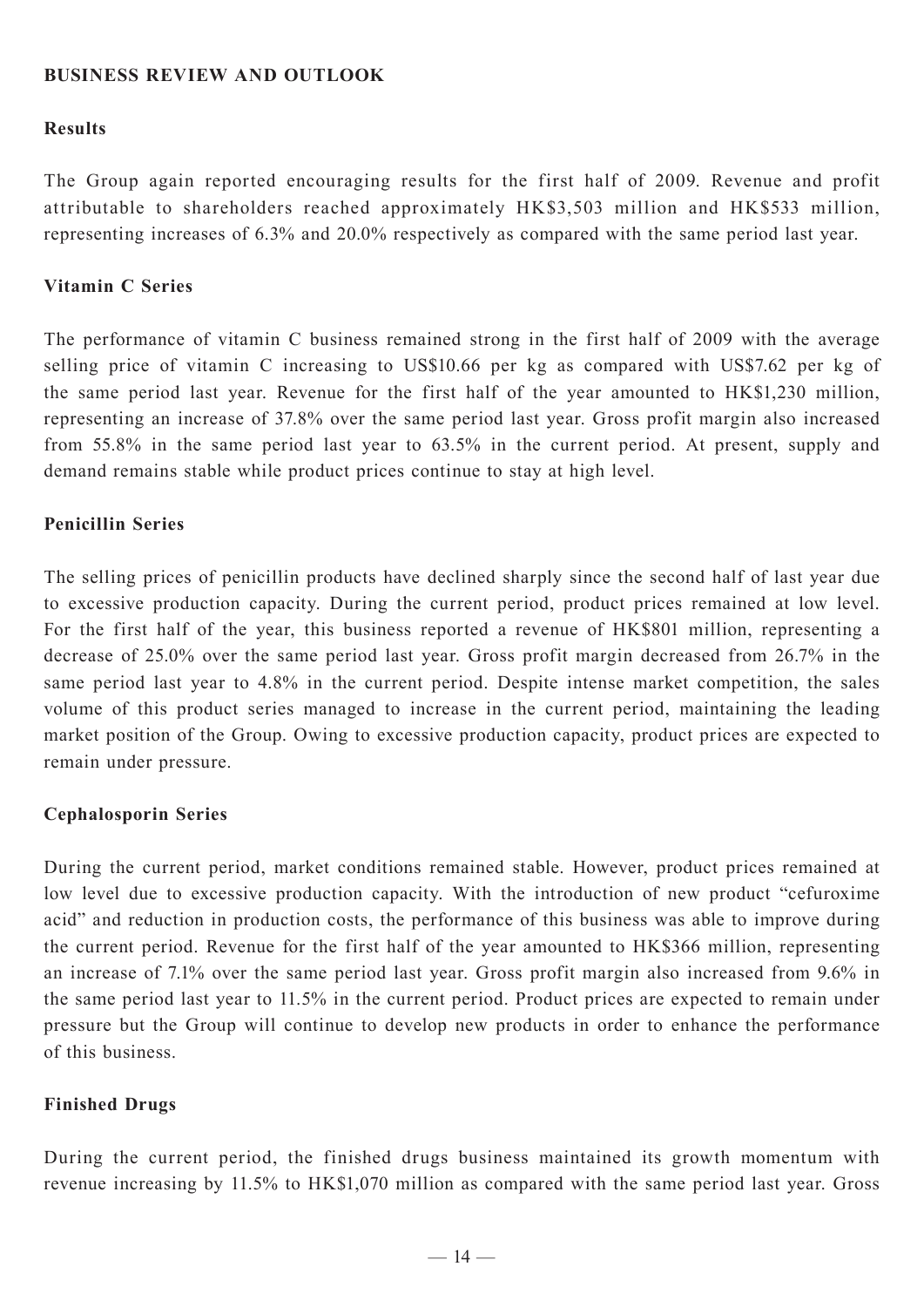profit margin also increased from 27.0% in the same period last year to 28.7% in the current period. The revenue generated from major products, namely amoxicillin capsules, penicillin G sodium injections, ceftriaxone sodium injections, cefazolin sodium injections and vitamin C supplement tablets "Guo Wei Kang" amounted to HK\$527 million, representing a 10.8% increase over the same period last year. Moreover, the Group launched seven new products during the current period, adding new growth drivers to this business.

The PRC government's vast investment in improving the medical and healthcare services and expanding the medical insurance coverage provides the pharmaceutical market with good prospects. The PRC government has recently issued the "State Essential Drugs List", and 65 existing products of the Group are included on the list. The Group believes that these products will have a greater market potential. On the other hand, the Group will continue to expand its sales network and step up its effort to develop new products, especially specialty drugs and high-end antibiotics, with the aim of developing finished drugs as one of the Group's major profit contributors.

## **Acquisitions**

In order to enhance its product portfolio and market competitiveness, the Group entered into the following acquisitions during the year:

- 1. In April, the Group acquired 70% equity interest in an enterprise in Shanxi for a consideration of RMB70 million. The enterprise is mainly engaged in the manufacture of traditional Chinese medicines and intravenous infusion solution products;
- 2. In May, the Group acquired 100% equity interest in an enterprise in Shijiazhuang by way of asset swap. The enterprise is mainly engaged in the manufacture of chemical products used for the production of antibiotics; and
- 3. In August, the Group acquired 90% equity interest in an enterprise in Tianjin for a consideration of RMB148.5 million. The enterprise is mainly engaged in the manufacture of chemical intermediate — GCLE (the raw material used for the production of bulk cephalosporins).

### **FINANCIAL REVIEW**

## **Liquidity and Financial Position**

For the first half of 2009, the Group's operating activities generated a net cash inflow of HK\$777,240,000. Capital expenditure in relation to the additions of production facilities amounted to HK\$233,982,000. As at 30 June 2009, the current ratio of the Group was 1.5, same as at the end of 2008. Debtor turnover period (ratio of the total balance of trade receivables and bills receivables to sales, inclusive of value added tax for sales in the PRC) increased from 49 days in 2008 to 63 days in the current period. Inventory turnover period (ratio of inventories balance to cost of goods sold) shortened from 106 days in 2008 to 86 days in the current period.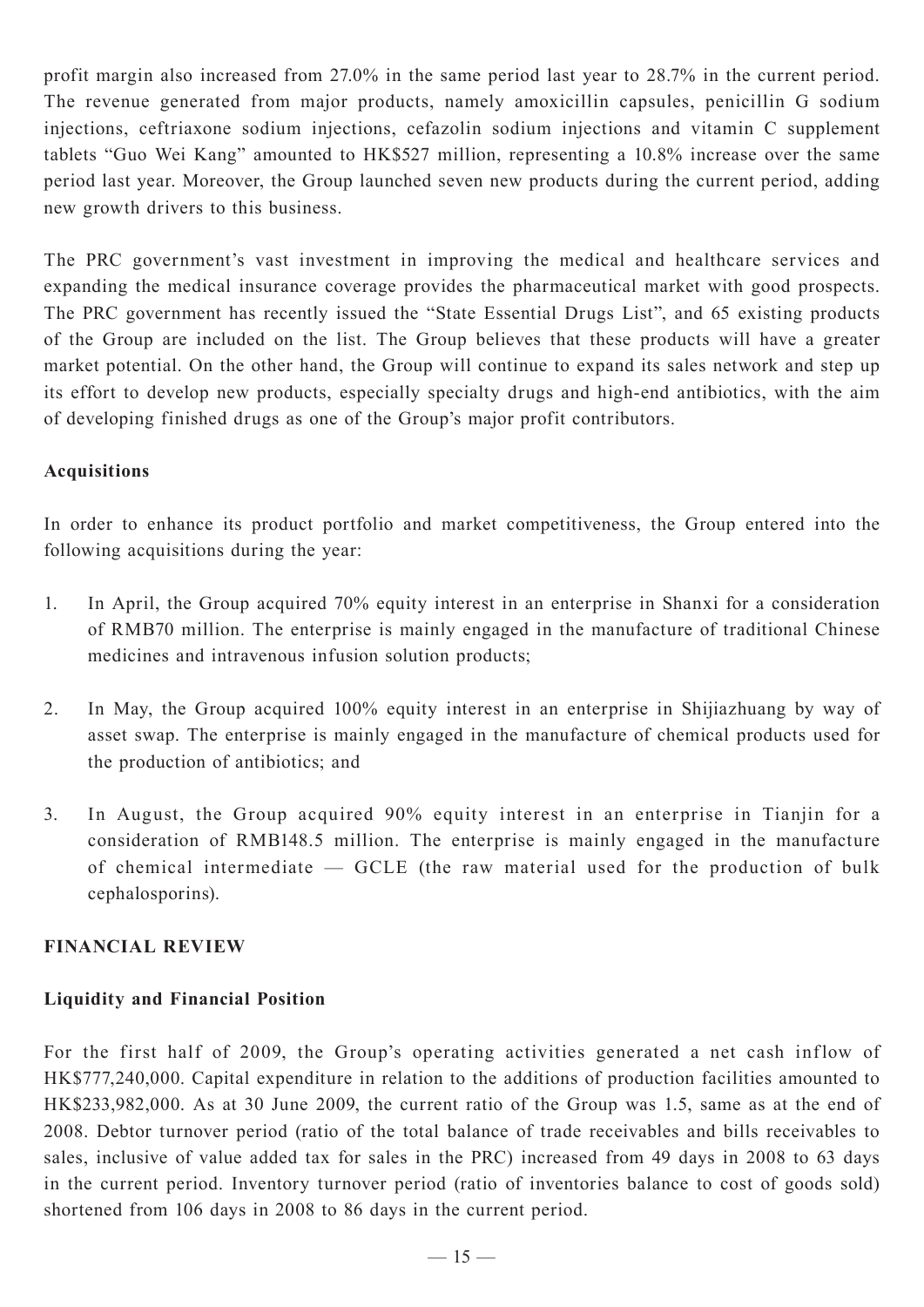As at 30 June 2009, the Group had bank balances and cash of HK\$1,630,403,000 and total borrowings of HK\$1,712,555,000 (comprising bank loans of HK\$1,704,173,000 and loans from a related company of HK\$8,382,000). The maturity profile of the borrowings spreads over a period of three years with HK\$930,591,000 repayable within one year and the remaining HK\$781,964,000 repayable between two to three years. Net gearing ratio (calculated on the basis of the Group's total borrowings net of bank balances and cash over shareholders' equity) decreased from 8% as at the end of 2008 to 2% as at 30 June 2009.

42% of the Group's borrowings are denominated in Hong Kong dollars or US dollars and the remaining 58% in Renminbi. The Group's revenue is mainly either in Renminbi or in US dollars. The Group believes that its exposure to foreign currency risks is not significant but will monitor closely the currency movement.

## **Pledge of Assets**

As at 30 June 2009, the Group had pledged bank deposits of HK\$891,000 (31.12.2008: HK\$2,048,000) to banks for the acquisition of property, plant and equipment and the deposits were classified as noncurrent assets.

As at 30 June 2009, the Group had also pledged bank deposits of HK\$37,034,000 (31.12.2008: Nil) to banks to secure short-term banking facilities granted to the Group and the deposits were therefore classified as current assets.

## **Contingent Liabilities**

As disclosed in the announcement of the Company dated 22 February 2005, the Company and one of its subsidiaries were named as, among others, defendants in a number of antitrust complaints filed in the United States. Up to the date of this announcement, four antitrust complaints have been served on the Company and three antitrust complaints have been served on the subsidiary.

The directors and management of the Company intend to contest the claims set out in the antitrust complaints vigorously. The Group has appointed legal advisers to advise them in the legal proceedings and the outcome of the antitrust complaints cannot be reliably estimated with reasonable certainty at this stage.

Further information on the antitrust complaints is set out in the notes to the accounts in the 2009 Interim Report.

#### **Employees**

As at 30 June 2009, the Group had about 10,147 employees, the majority of them were employed in the PRC. The Group will continue to offer competitive remuneration packages, discretionary share options and bonuses to staff based on the performance of the Group and the individual employee.